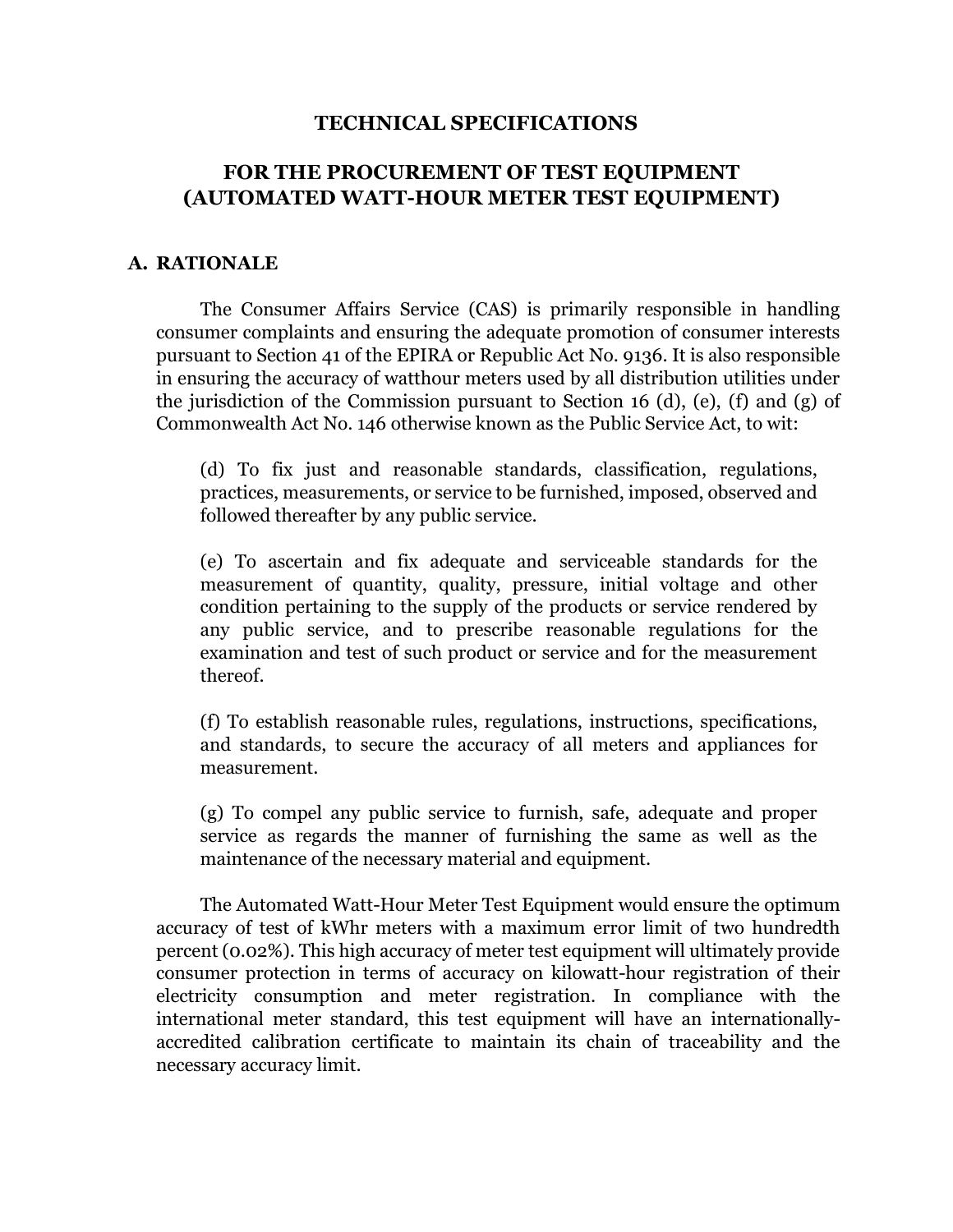### **B. OBJECTIVE**

The procurement of this equipment is intended to comply with the international meter standards and for ISO accreditation of the Meter Division in terms of meter standards. For this reason, the Meter Division (MD) endeavored to cause the procurement of an equipment that would automate testing of meters, especially those subject of dispute and/or complaints.

### **C. RESPONSIBILITIES OF THE WINNING BIDDER**

The following are the responsibilities/obligations of the winning bidder:

- 1. It shall be responsible for the safe-keeping of the items until it reaches the final destinations;
- 2. Provide After Sales Service and Technical support within seven (7) days for minor issues and within ninety (90) days for major issues;
- 3. Provide an updated Calibration Certificate traceable to ILAC-MRA;
- 4. Provide Hands-On-Training for a minimum of five (5) Meter Division Personnel within one month from acceptance, or within two (2) weeks from the lifting of local travel restriction;
- 5. Coordinate with the ERC General Services Division (GSD) and the Meter Division (MD) at least three (3) days before the date of delivery; and
- 6. Provide Certificate of Warranty for One (1) Year (at least).

### **D. RESPONSIBILITY OF THE ERC**

- 1. Acknowledge receipt of item, after testing and acceptance by the ERC Technical Property Inspection Committee (TPIC), including pertinent details such as quantity, date and condition of the items received;
- 2. Prepare payments due to the Winning Bidder after the delivery to the ERC Main office and acceptance of the item; and
- 3. Return the Performance bond to the Winning Bidder after it had complied with the requirements.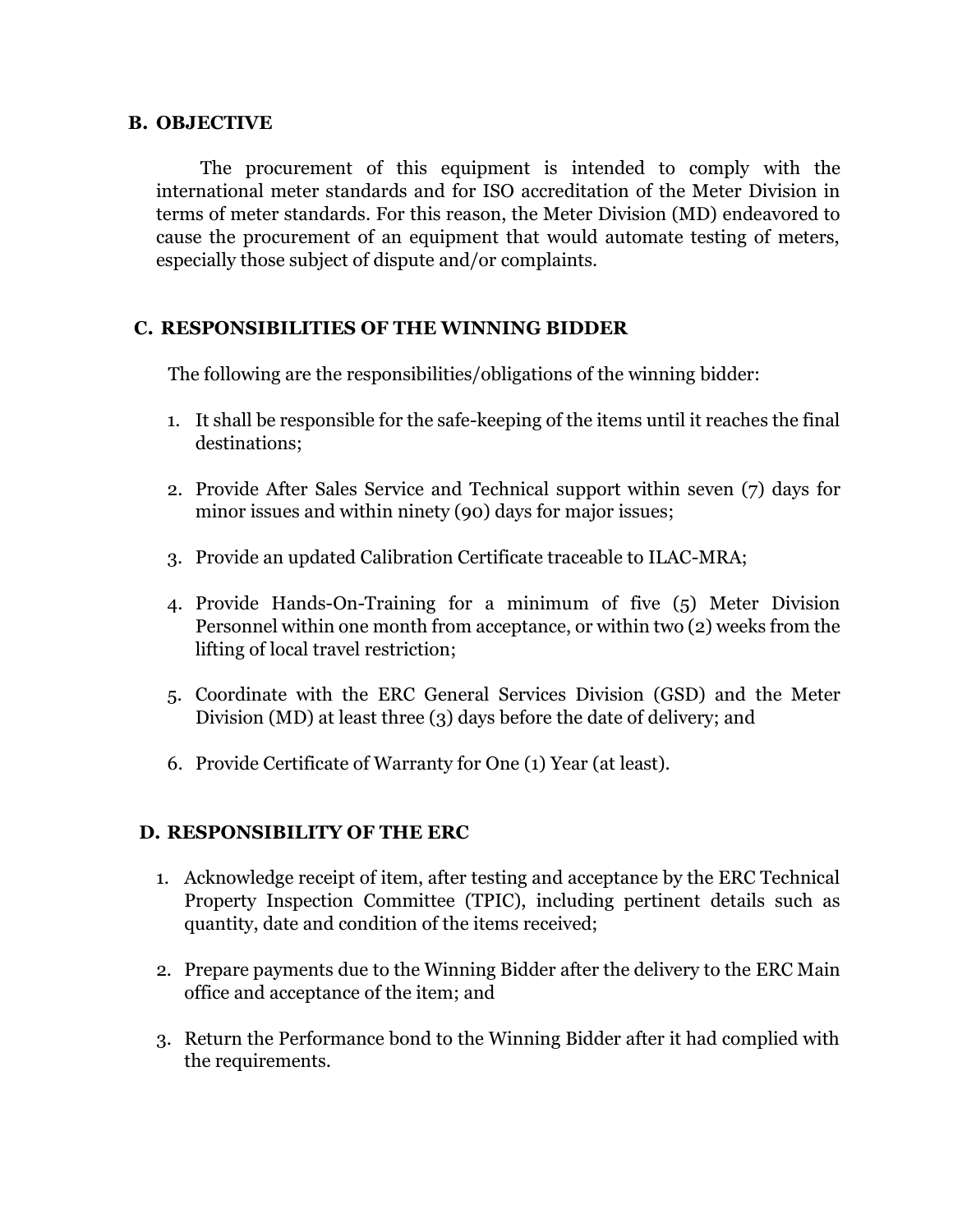#### **E. SCHEDULE OF DELIVERY**

The Winning Bidder should deliver the Equipment to the ERC Main Office, Pacific Center Building, 33 San Miguel Avenue, Pasig City, within sixty (60) calendar days from receipt of the Notice to Proceed.

# **F. SPECIFICATIONS OF THE ERC AUTOMATED WATT-HOUR METER TEST EQUIPMENT (0.02%)**

**1 set** Automated Watt-hour Meter Test Equipment

| Single Phase Input Power: 100 $\sim$ 250 VAC or wider range (autoranging), 60HZ            |  |
|--------------------------------------------------------------------------------------------|--|
| Single/Three Phase Precise, Stable Power Output                                            |  |
| System Accuracy: 0.02% (worst case)                                                        |  |
| <b>Measurement Ranges</b>                                                                  |  |
| 10 mA $\sim$ 120 Amps or wider range (programmable)<br>Current<br>$\sim 1000$ km s $^{-1}$ |  |
| Voltage $\therefore$ 20 ~ 500 VAC or wider range (programmable)                            |  |
| Power Factor: $0^{\circ} \sim 359.9^{\circ}$ (programmable)                                |  |
| Operating Temperature: ( $0^{\circ} \sim 50^{\circ}$ C or wider range)                     |  |
| Ability to test ANSI meters                                                                |  |
| Ability to test IEC meters                                                                 |  |
| Bottom-connected Meter Adapters included (SP & PP)                                         |  |
| Sensor/s w/ ability to detect pulses (Visible, Digital, & Ferraris)                        |  |
| Optic Probe/Coupler included                                                               |  |
| Barcode Scanner/Reader included                                                            |  |
| Complete Set of Test Cables and Accessories                                                |  |
| Removable Reference Standard                                                               |  |
| <b>Power Supply Cable</b>                                                                  |  |
| <b>Operation Manual (Hard and Soft Copy)</b>                                               |  |
| Certificate of Warranty (at least one year)                                                |  |
| Updated Calibration Certificate traceable to an International Standard                     |  |
| (to be provided upon delivery of the equipment)                                            |  |

## **G. MODE OF PROCUREMENT**

The procurement shall be undertaken through Public Bidding pursuant to RA No. 9184 and its 2016 Revised IRR.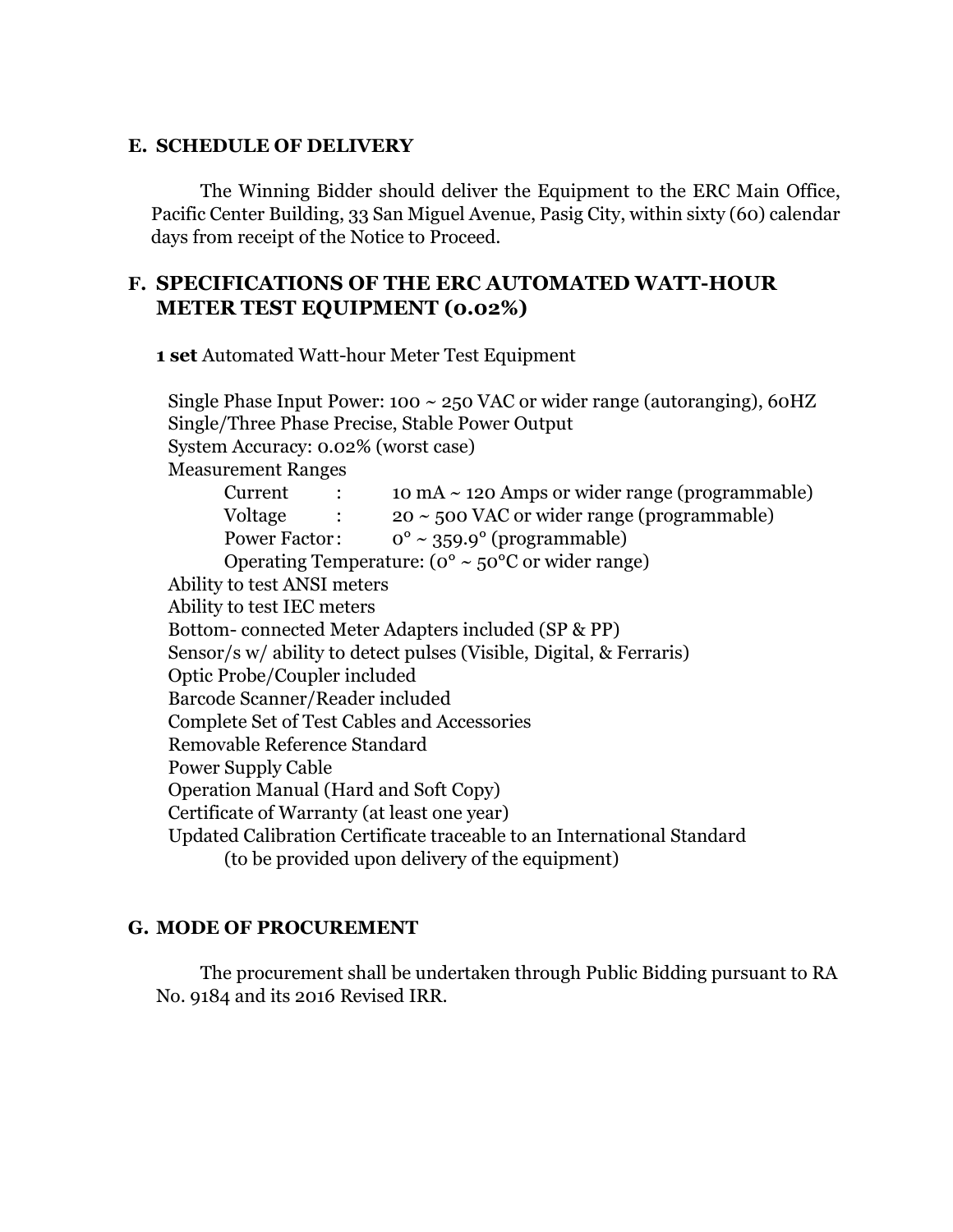## **H. FUND SOURCE and APPROVED BUDGET FOR THE CONTRACT**

- 1. The fund for this engagement shall be sourced from the General Appropriations Act (GAA) for the fiscal year 2020 of the ERC.
- 2. The Approved Budget for the Contract for the project is **FOURTEEN MILLION PESOS (Ph₽ 14,000,000.00**), inclusive of all government taxes, and other fees and charges.

# **I. PAYMENT SCHEME**

- 1. The Total Contract Price which should not exceed the ABC of **FOURTEEN MILLION PESOS (Ph₽ 14,000,000.00)**. Payment shall be released within thirty (30) days after the completion of delivery of the item including the Certificate of Calibration issued by the subject calibration laboratory at the ERC Main office, and final acceptance.
- 2. Since the above payment shall be subject to the usual government accounting and auditing requirements, the Winning Bidder is expected to be familiar with the Government Accounting and Auditing Manual (GAAM).

# **J. ACCEPTANCE/REJECTION PERIOD**

Testing/Inspection and Acceptance or Rejection: Within fifteen (15) calendar days from the actual delivery date, the ERC authorized representative shall test and inspect the equipment and indicate in the Inspection and Acceptance Report that equipment is in accordance with the required specifications, or if not, indicate in the said Report that there are parts or functionalities that need to be replaced or adjusted. The supplier shall be given a reasonable number of days to make the necessary replacement or adjustment. After which, the ERC authorized representative shall test and inspect the equipment again and either issue an Inspection and Acceptance Report stating that the equipment is in accordance with the specifications, or reject the equipment if it is not found compliant with the required specifications.

# **K. LIQUIDATED DAMAGES**

1. Where the service provider refuses or fails to satisfactorily complete the work within the specified contract time, plus any extension time duly granted and is hereby in default under the contract, the service provider shall pay ERC for liquidated damages, and not by way of penalty, an amount, as provided in the